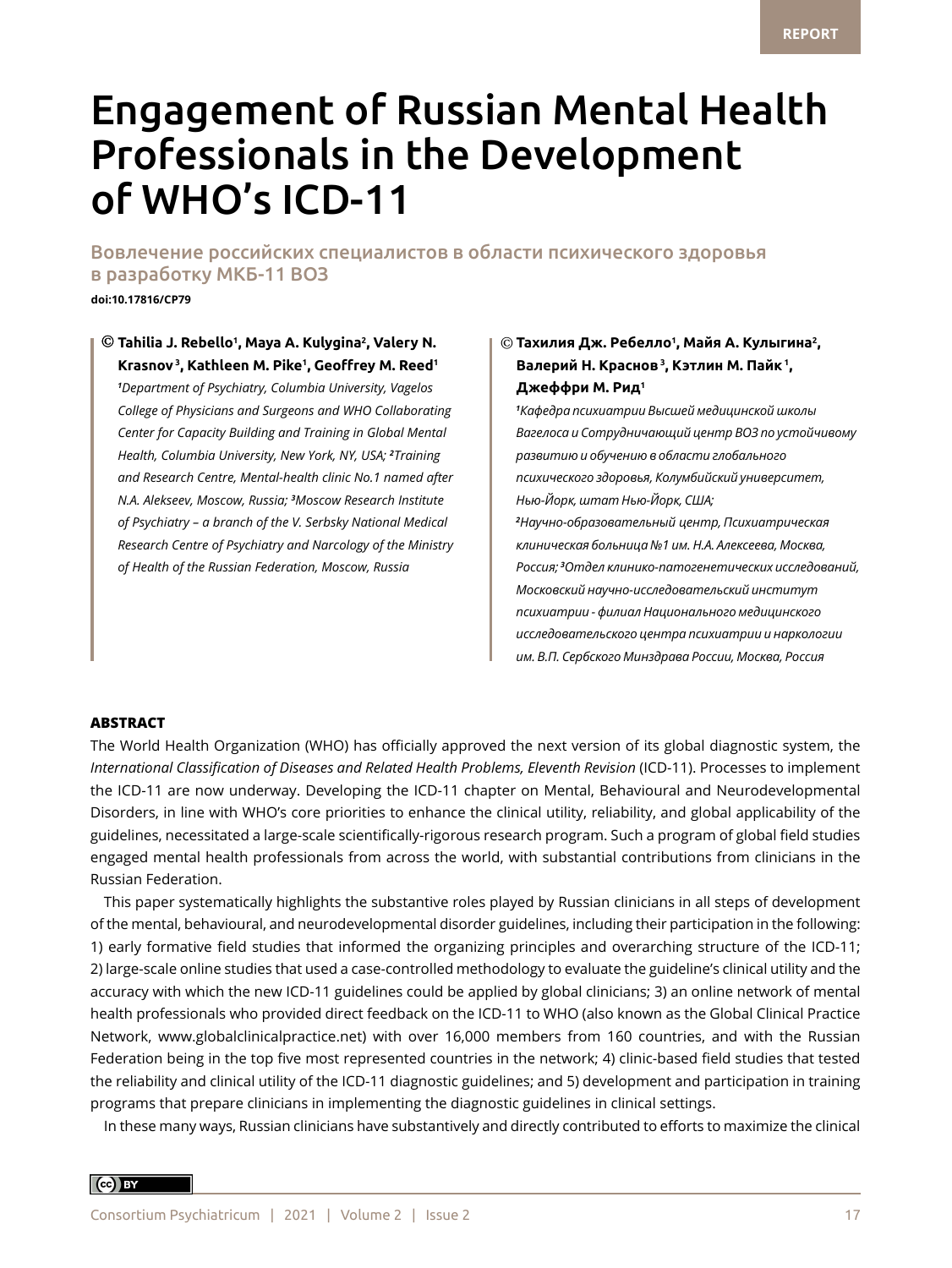usefulness, consistency, acceptability, and applicability of the ICD-11's mental, behavioural, and neurodevelopmental disorder guidelines. This substantial engagement of clinicians will conceivably facilitate the adoption and use of the guidelines by clinicians in the Russian Federation and other Russian-speaking countries, as the ICD-11 is implemented over the coming years.

#### **АННОТАЦИЯ**

Всемирная организация здравоохранения (ВОЗ) официально утвердила очередную версию своей единой диагностической системы - Международную классификацию болезней и проблем, связанных со здоровьем одиннадцатого пересмотра (МКБ-11). В настоящее время идет подготовка к внедрению МКБ-11. Разработка главы МКБ-11, посвященной психическим и поведенческим расстройствам и нарушениям нейропсихического развития, в соответствии с основными приоритетами ВОЗ в отношении клинической полезности, надежности и глобальной применимости диагностических указаний, потребовала крупномасштабной научно обоснованной программы исследований. В этой программе глобальных полевых исследований приняли участие специалисты в области психического здоровья со всего мира, в том числе из России.

В данной статье последовательно освещается существенная роль российских клиницистов на всех этапах разработки диагностических указаний для главы по психическим и поведенческим расстройствам и нарушениям нейропсихического развития, которые включали: 1) первоначальные полевые исследования, способствовавшие формированию организационных принципов и общей структуры МКБ-11; 2) крупномасштабные онлайн исследования на основе заданных клинических случаев для оценки клинической полезности и точности указаний МКБ-11; 3) участие в онлайн сети специалистов в области охраны психического здоровья, созданной при содействии ВОЗ для проведения исследований по МКБ-11, также известной как Всемирная сеть клинической практики, www.globalclinicalpractice.net), объединяющей более 16 000 членов из 160 стран (причем Российская Федерация входит в первые пять стран, наиболее представленных в данном сообществе); 4) собственно клинические полевые испытания надежности и клинической полезности диагностических указаний МКБ-11; 5) участие в разработке учебных программ, подготавливающих клиницистов к внедрению новой версии классификации в практических условиях.

Таким образом, российские специалисты внесли существенный и непосредственный вклад в процесс улучшения клинической полезности, приемлемости и применимости диагностических указаний МКБ-11 по психическим и поведенческим расстройствам и нарушениям нейропсихического развития. Ожидается, что это будет способствовать успешному внедрению МКБ-11 в Российской Федерации и других русскоязычных странах в ближайшие годы.

**Key words:** *classification; ICD-11; WHO; mental disorder; clinical utility* **Ключевые слова:** *классификация; МКБ-11; психическое расстройство; клиническое применение* 

#### **INTRODUCTION**

On May 2019, the World Health Organization (WHO) approved the newest version of its global diagnostic classification system, the *International Classification of Diseases and Related Health Problems* (Eleventh Revision; ICD-11). Although implementation processes are still underway, the ICD-11 is considered as the official classification system of all 194 WHO Member States, including the Russian Federation. This approved statistical version of the ICD-11 features a chapter on Mental, Behavioural and Neurodevelopmental Disorders, whose development was led by the WHO's Department of Mental Health and Substance Abuse (MSD). The development of this chapter and the related *Clinical Descriptions and Diagnostic Guidelines* (CDDG) — a version of the ICD-11 chapter that provides comprehensive and detailed diagnostic guidance on mental, behavioural and neurodevelopmental disorders — was a decade-long, scientifically-rigorous process that involved mental health professionals from across the globe, with appreciable participation of clinicians from the Russian Federation and from other Russian-speaking countries.**1-5** The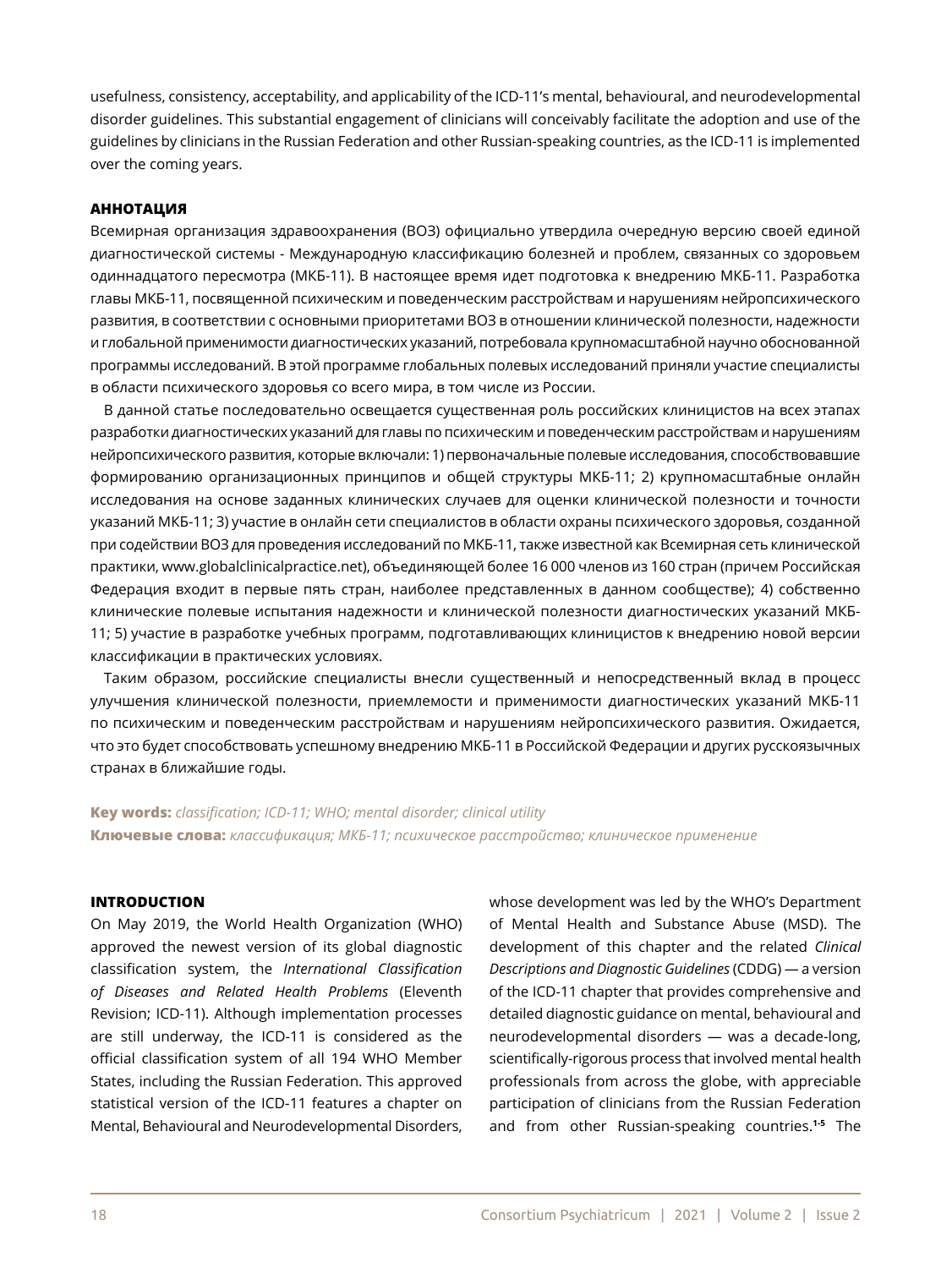substantive participation of mental health professionals from the Russian Federation, and those from across the globe, in developing the ICD-11 was essential in enabling the WHO to ensure that the ICD-11 diagnostic guidelines were in line with its three core priorities.**2,6**

The first priority was to enhance the clinical utility of the guidelines, which reflects their usefulness when applied in the clinical context (e.g., how easily clinicians can apply the guidelines, how well the guidelines fit real-life patients, and how clear and understandable they are to clinicians). Clinical utility is a particular focus, as the ICD has important clinical uses, such as serving as a framework for diagnosis and as a basis for development of guidance on clinical management and standards of practice as well as facilitating research into more effective treatments and prevention. Improved clinical utility is also arguably crucial to the broader public health uses of ICD to facilitate the accurate collection and tracking of health data, to monitor mortality and morbidity, to assess disease burden, and to hold WHO Member States accountable for addressing this burden.

The second core priority was to validate the clinical consistency or reliability of the guidelines, and the third priority was to maximize the applicability and acceptance of the diagnostic guidelines to clinicians working in diverse clinical, geographical, and cultural contexts around the world. In this way, the ICD-11 would serve as a relevant and useful tool that can be used by global mental health professionals upon its implementation. Ensuring that the ICD-11 adhered to these three core priorities prompted a global research program led by MSD, which substantively engaged scientists, clinicians, and researchers from across the globe. Here we specifically highlight the important contributions of Russian mental health professionals in the development and field testing of the ICD-11 guidelines for mental, behavioural, and neurodevelopmental disorders.

#### **FORMATIVE ICD-11 FIELD STUDIES**

First, clinicians from the Russian Federation contributed to the early *formative* field studies of the ICD-11,**7-9** allowing them to provide WHO with important feedback and data, which influenced the overarching architecture and linear structure of the ICD-11 chapter on Mental, Behavioural and Neurodevelopmental Disorders. This included a study in which WHO collaborated with Member Societies of the World Psychiatric Association (WPA)**<sup>7</sup>** in order to assess global psychiatrists' attitudes regarding mental disorder classifications, such as what they considered to be the most important purpose of a classification system of mental disorders, how they conceptualized severity and the relationship between functional impairment and diagnosis, and their attitudes toward the inclusion of dimensionality in a classification system. The study was conducted in 19 languages, including Russian, allowing for the participation of 4,887 clinicians from 44 countries. A noteable number (n = 298) of study participants were members of the Russian Society of Psychiatrists, making the Russian Federation the fourth most represented country in the study sample. In this way, the overall structure and organization of the ICD-11 chapter on Mental, Behavioural and Neurodevelopmental disorders was influenced by feedback from Russian clinicians and others from around the world.**<sup>7</sup>**

#### **EVALUATIVE ICD-11 FIELD STUDIES**

A second notable way in which Russian clinicians contributed to the development of the ICD-11 is through their participation in WHO MSD's large-scale global program of evaluative field studies, which tested whether the proposed versions of the ICD-11 guidelines met the standards of clinical utility, reliability, and global applicability set by WHO.**10** This research program was overseen by international experts with the relevant clinical and research experience to be able to provide scientific leadership throughout the ICD-11 field testing process. These experts formed the ICD-11 *Field Studies Coordinating Group* and included members from the Russian Federation (authors VK and MK). The international representation in this leadership body overseeing the field testing was one of the mechanisms through which WHO aimed at ensuring that the final ICD-11 guidelines would reflect a version that was most useful and applicable to clinicians working in diverse contexts around the world, including the Russian Federation.**<sup>2</sup>**

# **Global Clinical Practice Network as a platform for ICD-11 case-controlled field studies**

The first subset of evaluative studies, through which Russian clinicians contributed to the ICD-11, used a case-controlled methodology to test how accurately clinicians could apply the proposed ICD-11 guidelines to standardized case vignettes and also captured their assessment of the clinical utility of the guidelines.**11,12**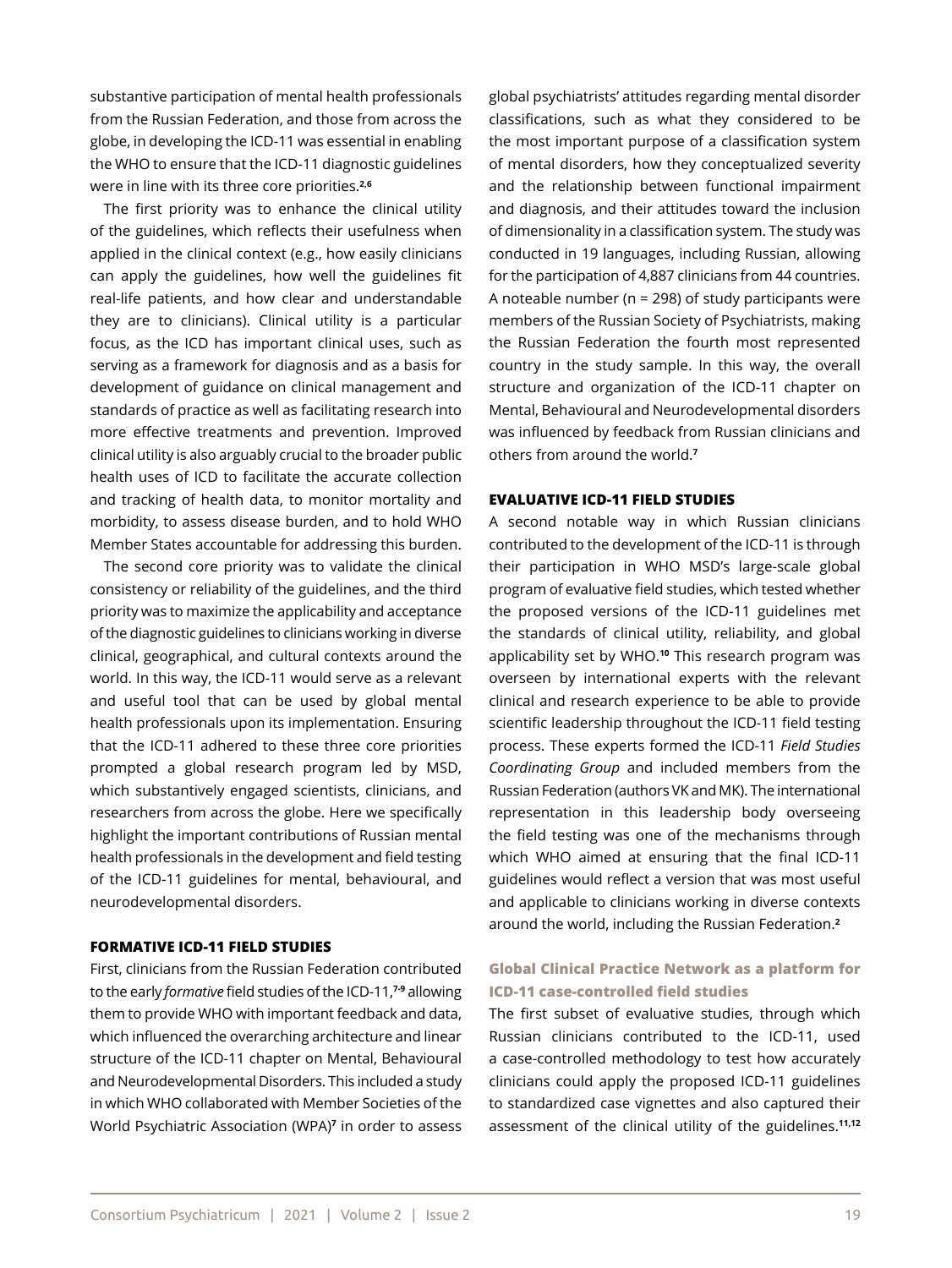These studies were implemented online via the WHO's Global Clinical Practice Network (GCPN). The GCPN is a disciplinarily, geographically, and lingually diverse practice-based research network devoted to mental health, composed of individual mental health professionals who have registered to participate in WHO field studies on ICD-11 and related areas of inquiry.**13** As of February 2021, the GCPN has over 16,000 members from 160 countries. Over a thousand members (about 80% of whom are psychiatrists, representing 6.3% of the total network) are Russian, thus placing the Russian Federation in the top five most represented countries in the network. The GCPN also includes Russian-speaking mental health professionals residing in 24 other countries. GCPN members have an average 19 years of professional experience (SD = 10.8; range 0 to 68 years), and  $92\%$ actively see patients and engage in clinical activities. As such, they serve as ideal participants with the relevant clinical experiences to contribute to the online casecontrolled studies that test whether the ICD-11 guidelines can be accurately applied in a clinically useful manner.

#### **Case-controlled field studies in Russia**

As part of this evaluative program of field studies, clinicians in the Russian Federation first participated in a comprehensive process of translating the ICD-11 guidelines into Russian. This process involved forward translation (English to Russian) by experts with relevant clinical training and content expertise to be able to capture the technical details and clinical terminology included in the guidelines. This was followed by a back-translation (Russian to English) conducted by other experts. Any areas of confusion or differences in translations were reconciled through a consensus process so that the final version of the Russian ICD-11 guidelines can best capture the clinical nuance intended by the WHO Working Groups and other global experts who developed them.

In this field-testing phase, hundreds of Russian and Russian-speaking mental health professionals participated in major ICD-11 case-controlled studies that cover many of the key mental disorder areas including mood disorders, schizophrenia or other primary psychotic disorders, anxiety or fear-related disorders, obsessivecompulsive or related disorders, and dissociative disorders.**14-16** Russian mental health professionals demonstrated their special diagnostic opinions based on their own clinical traditions and nosological approaches.**<sup>17</sup>** Additional case-controlled studies are expected to be implemented in such areas as personality disorders and substance use disorders.

Another related online study that looked into how clinicians used classification systems and technology was also done in Russian,**18** enabling WHO to better understand how the ICD-11 would likely be eventually used in clinical practice (e.g., which ICD version(s) do clinicians use and how do they access this content). In turn, this allowed WHO to potentially plan for additional or supplemental resources on ICD-11, which could be made available to clinicians, thus facilitating the adoption and use of the new classification system in the Russian Federation and in other parts of the world.

## **Clinic-based (ecological implementation) field studies in Russia**

A second subset of evaluative field studies that allowed Russian clinicians to provide further contributions to CDDG development involved clinic-based field studies (also referred to as "ecological implementation" field studies), which tested how reliably the ICD-11 guidelines could be applied to real patients in natural clinical settings across the world.**2,11** This study also examined clinicians' ratings of the utility of the guidelines when applied to patients in the clinical context, rather than the standardized cases as was done with the online casecontrolled studies.**<sup>19</sup>**

Clinicians at two study sites in the Russian Federation (Moscow Research Institute of Psychiatry and the First St. Petersburg City Mental Hospital named after PP Kaschenko) participated in the clinic-based study protocol, which specifically tested the reliability of the ICD-11 diagnostic guidelines relevant to psychotic, mood, anxiety, and stress disorders as applied to adult patients. Results demonstrated high ratings of clinical utility and other implementation characteristics of the guidelines.**19,20** Data from these studies were used to further improve the guidelines by identifying potential areas that require clarity or elaboration. In doing so, the improved guidelines can be more reliably and consistently applied in clinical practice in the Russian Federation, and across the world.

## **ICD-11 TRAINING ACTIVITIES IN RUSSIA: EXPERIENCE AND FUTURE INITIATIVES**

With the participation of Russian clinicians and mental health professionals from around the world in the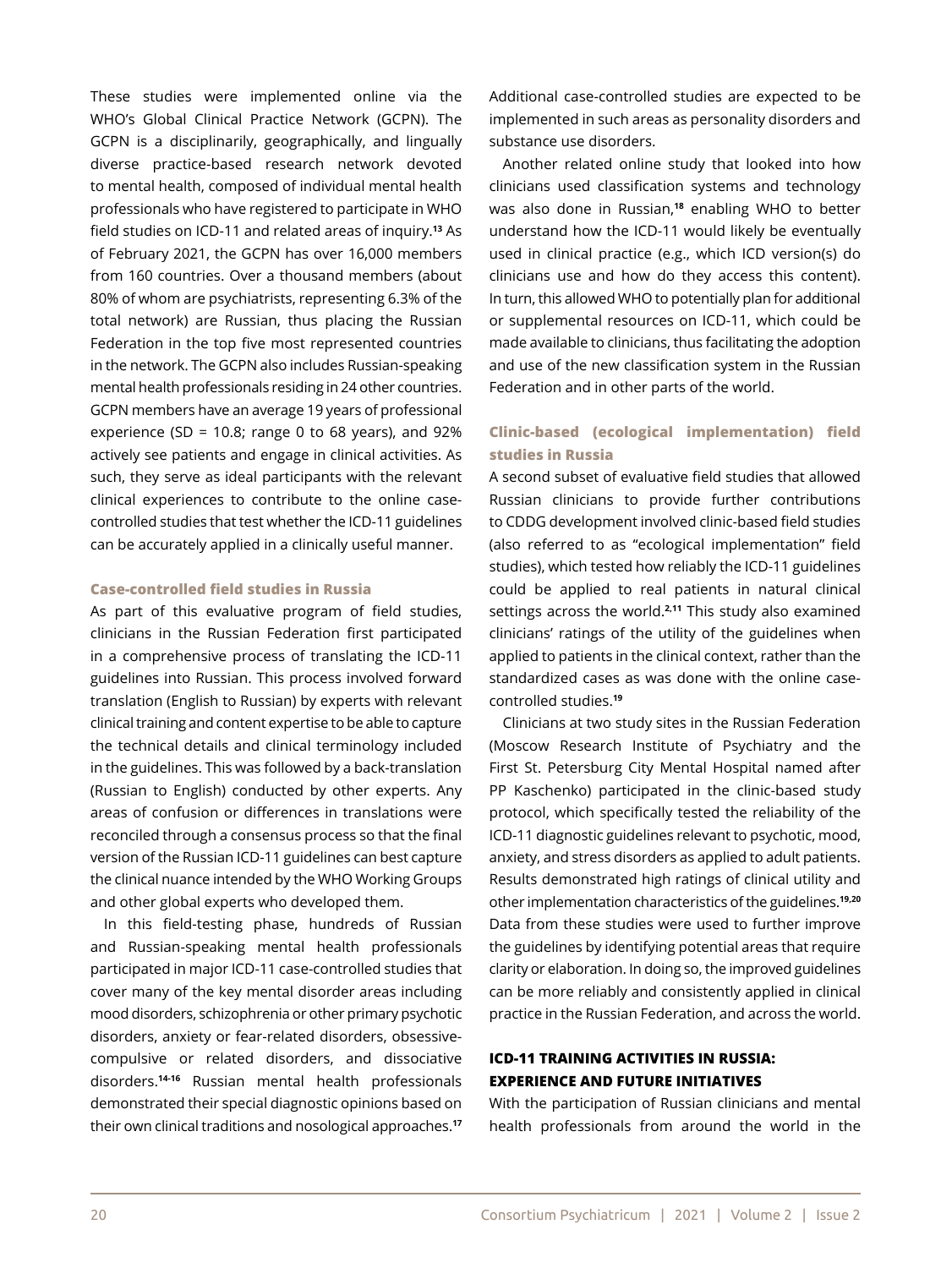development and testing of the ICD-11 guidelines for mental, behavioural, and neurodevelopmental disorders, the CDDG is now close to being finalized and made broadly available. A next key step in the adoption of the ICD-11 is to train clinicians on the guidelines so that they are prepared to effectively use them in clinical practice when the ICD-11 is fully implemented. In-person trainings, led by world experts who had leadership roles in the ICD-11's development, such as members of the Field Studies Coordinating Group, have already taken place globally at scientific meetings or via webinars hosted by professional societies, such as the WPA and the European Psychiatric Association (EPA), and at WHO Collaborating Centers and other affiliated clinical or research institutions around the world. The objectives of these trainings are to orient clinicians regarding key principles, scientific foundations, and innovations introduced in the CDDG; to give clinicians in-depth knowledge of the guidelines and provide clinically-relevant rationales for the ICD-11's diagnostic approach, especially in areas where there may be noticeable differences with the ICD-10; and to expand clinicians' knowledge about psychopathology and the ICD-11 diagnostic classification. Trainings encourage active participation, provide an opportunity for clinicians to apply their knowledge of the ICD-11 guidelines to standardized cases, and offer clinicians the space in which to discuss and clarify diagnostic dilemmas and questions about the guidelines with both training facilitators and other colleagues in attendance. In the Russian Federation, the ICD-11 training activities have been ongoing, with the first programs linked to training clinicians who participated in the clinic-based reliability field studies of the ICD-11. Trainings have also been conducted through workshops as part of several local and national conferences and symposia throughout the Russian Federation.

The first workshop in Moscow was organized in May 2019 under the auspices of Professor George Kostyuk, Chief Expert in Psychiatry of the Moscow Healthcare Department, with the assistance of author MK, and led by authors GMR, KMP, and Professor/Past President of the EPA Dr. Wolfgang Gaebel. The program of this two-day training focused on the new ICD-11 diagnostic guidelines and key changes for several areas, namely, schizophrenia or other psychotic disorders, mood disorders, obsessivecompulsive disorders, anxiety or fear-related disorders, and disorders specifically associated with stress and personality disorders, followed by the application of new knowledge to standardized cases.

The workshop was held at the Civic Chamber of the Russian Federation in Moscow, conducted in English with simultaneous translation, and was attended by 144 Russian clinicians from 27 cities from diverse regions of the Russian Federation. Attendees included senior specialists or opinion leaders in psychiatry, such as chief doctors, directors, and the heads of departments at research or clinical institutions across the country, as well as postdoctoral trainees or medical residents. Qualitative data collected at the end of the workshop validated that Russian clinicians found the training valuable and that they were willing to serve as ambassadors of the ICD-11 by themselves facilitating broader training and adoption of the ICD-11 guidelines in Russia. The participants also mentioned the necessity of such events in supporting Russian clinicians as they implement the ICD-11 into clinical practice, with an emphasis on the need to consider the ICD-11 diagnostic approaches within the context of Russian clinical traditions. These data will be used to strengthen future training programs, such as the development of online ICD-11 trainings that are currently being pilot-tested and finalized for broader access.

#### **CONCLUSION**

As is evident, mental health professionals from the Russian Federation have played a substantive role in many key phases of the ICD-11's development. Not only have Russian specialists served on the ICD-11 scientific leadership group that guided the ICD-11 field testing process, but thousands of Russian clinicians working in diverse contexts all across the Russian Federation have participated in WHO MSD's large-scale program of global field studies. In this way, Russian clinicians have directly contributed to efforts to maximize the clinical utility, reliability, acceptability, and applicability of the CDDG guidelines. Such efforts can conceivably facilitate the adoption and use of the guidelines by clinicians in the Russian Federation and other Russian-speaking countries as the ICD-11 is implemented over the coming years.

**Authors contribution:** Tahilia J. Rebello: conception, design and writing of article, analysis and interpretation of data, leadership of studies mentioned in article; Maya A. Kulygina: conception, design and writing of article, leadership of studies mentioned in article;